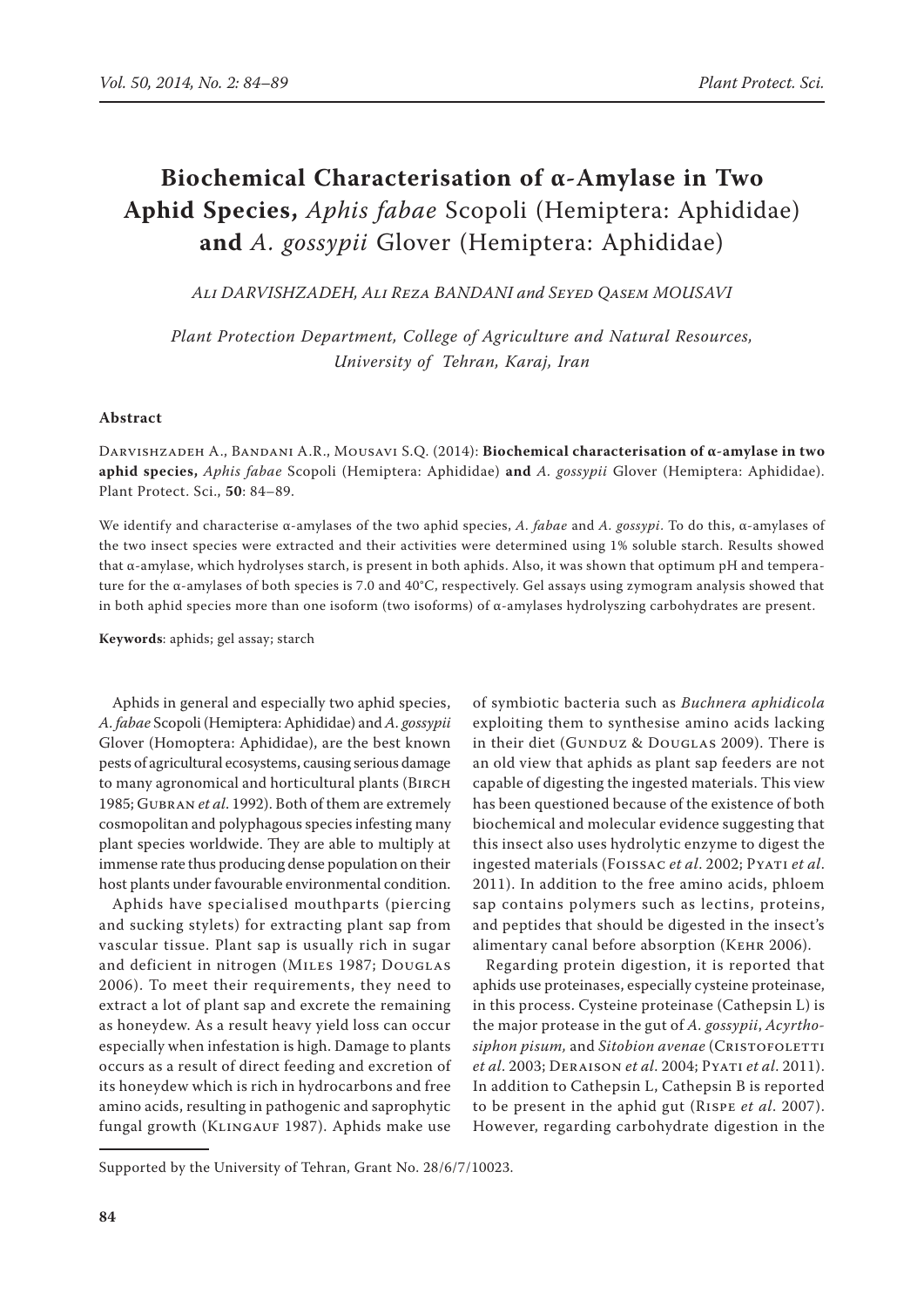gut no studies have been undertaken. If digestion of food in the aphid gut happens, then the aphids, like the other species of chewing insects, are prone to enzyme inhibitors. Using enzyme inhibitors to control insect pest has already been demonstrated to be an important system for the insect pest control since these inhibitors have detrimental effects on the insect growth and development by interfering in food digestion (Confalonieri *et al*. 1998). α-Amylase activity has been described from different species of several insect orders including Orthoptera, Coleoptera, Hymenoptera, Diptera, Lepidoptera, and Hemiptera (Baker & Woo 1985; Terra *et al*. 1988; Mendiola-Olaya *et al*. 2000; Zeng & Cohen 2000; Oliveira-Neto *et al*. 2003; Kazzazi *et al*. 2005; Safaei-Khorram *et al*. 2010; Darvishza-DEH & BANDANI 2012). α-Amylases are important enzymes involved in carbohydrate metabolism in insects, thus α-amylase inhibitors should be used in the control of agricultural pest. For example pea and azuki transgenic plants expressing α-amylase inhibitors from beans were completely resistant to *Bruchus pisorum* and *Callosobrouchus chinensis* which are two main pests of stored pulses (Svensson *et al*. 1986; Morton *et al*. 2000; Carlini & Grossi-de-Sá 2002; Franco *et al*. 2002). Also, bioassay results of a study using artificial diet showed that protease inhibitors in pea aphid (*A. pisum*), cotton aphid (*A. gossypii*), and peach potato aphid (*Myzus persicae*) (Rahbe *et al*. 2003; Ribeiro *et al*. 2006) can produce antimetabolic effects (detrimental effect on growth and development and reduced fecundity).

The understanding of biochemistry and physiology of digestion is essential when developing methods of insect pest control using enzyme inhibitors. Thus, the aim of the current study was to extract α-amylase from the digestive system of two aphid species, *A. fabae* Scopoli and *A. gossypii* Glover, and determine its characteristics using a specific substrate for the enzyme. The knowledge thus achieved should lead to better understanding of digestive physiology of the two aphid species which could be used to devise new management strategies for their control.

## **Material and Methods**

*Insects*. Aphid populations were reared separately on their host in the greenhouse. Black bean aphids were reared on beans and for rearing of cotton aphid cucumber was used (temperature 25 ± 1°C and humidity  $60 \pm 10\%$ ). After assimilating the age of adult, the insects were collected for further testing.

*Sample preparation and enzyme assays*. Adult insects (50 individuals) were homogenised in a precooled homogeniser (Sigma/Aldrich, Dorset, UK) (Teflon pestle with 0.1 mm clearance) in distilled water, then homogenates were put in the 1.5 ml centrifuge tubes and centrifuged at 15 000 *g* at 4°C for 15 minutes. Supernatant was separated and kept at –20°C for subsequent analysis as an enzyme source.

*α-Amylase activity*. α-Amylase activity was assayed by the dinitrosalicylic acid (DNS) procedure (BERNFELD 1955), using 1% soluble starch (Merck, Darmstad, Germany) solution as substrate as described by BANDANI et al. (2009). A blank without substrate but with α-amylase extract and a control containing no α-amylase extract with substrate were run simultaneously with reaction mixture. All assays were performed in triplicates and with three time repetitions.

*Effect of pH and temperature on the aphids' α-amylase activity*. The effects of temperature and pH on α-amylase activity were examined using enzyme extract from the aphids as described by Kazzazi *et al*. (2005). Optimal pH was determined by using universal buffer (0.02M) (citrate, phosphate, and borate) with pH set at 3, 4, 5, 6, 7, 8, 9, 10, 11, and 12. The effect of temperature on  $\alpha$ -amylase activity was determined by pre-incubating of the reaction mixture at 10, 20, 25, 30, 35, 40, 50, and 60°C for 30 min followed by measurement of α-amylase activity as described previously.

*Effect of activators and inhibitors on α-amylase activity*. To test the effect of different ions on the enzyme activity, assays were performed in the presence of different concentrations of NaCl (5, 10, 20, and 40 mmol/l), KCl (5, 10, 20, and 40 mmol/l), CaCl<sub>2</sub>  $(5, 10, 20,$  and 40 mmol/l), and MgCl<sub>2</sub>  $(5, 10, 20,$  and 40 mmol/l) as described by Kazzazi *et al*. (2005). These compounds were added to the assay mixture, then incubation was done at 30°C for 30 min, and then absorbance was read like before. Also, suitable blanks were included in all enzyme assays.

*Electrophoresis of α-amylase enzyme*. The amylase present in crude homogenates after SDS polyacrylamide gel electrophoresis (PAGE) was visualised using

Table 1. Activity of α-amylase of two aphid species, *A. fabae* and *A. gossypii*

| Aphid species $(n)$ | Activity (U/ml) (mean $\pm$ SE) |
|---------------------|---------------------------------|
| A. faba             | $1.246 \pm 0.0028$              |
| A. gossypii         | $1.225 \pm 0.0045$              |

 $n = 50$  individuals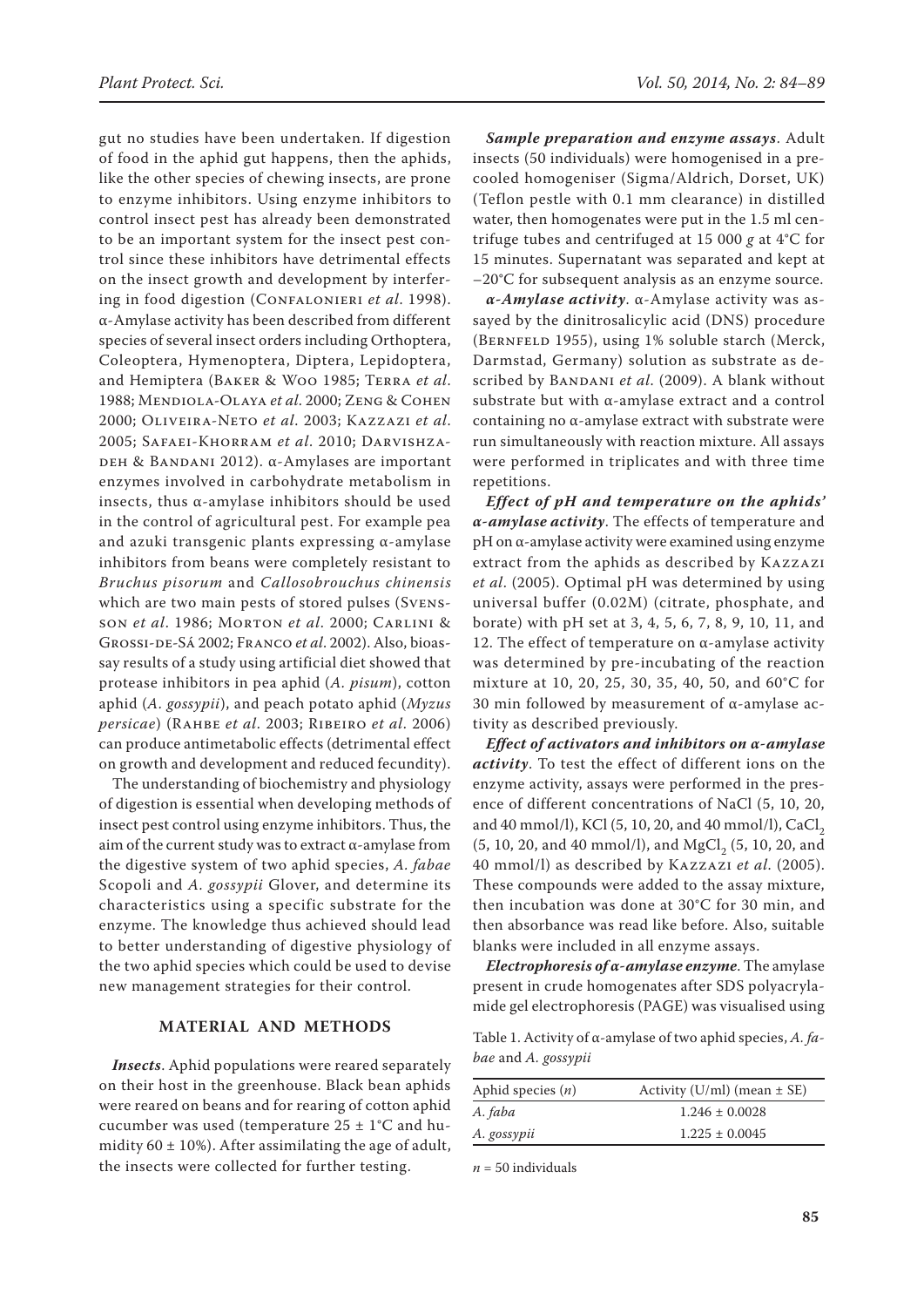

Figure 1. Effect of pH and temperature (°C) on the α-amylase activity of two aphid species, *A. fabae* and *A. gossypii*

the procedure described by LAEMMLI (1970) and Mehrabadi *et al*. (2010). Briefly, the electrode buffer was prepared based on the method of LAEMMLI (1970), but SDS was not used. The sample buffer contained 25% stacking buffer (0.5 mol/l Tris-HCl, pH 6.8), 20% glycerol, 2% SDS, 0.005% (w/v) bromophenol blue, but no mercaptoethanol, and it was not heated.

Electrophoresis was conducted at room temperature at 100 V until the blue dye reached the bottom of the slab gel. To prepare gels for  $\alpha$ -amylase assay, the gel was rinsed with water shaking gently with 1% (v/v) Triton  $X-100$  in phosphate buffer containing 2 mmol/l CaCl<sub>2</sub> and 10 mmol/l NaCl for 1.5 hours. Then the gel was placed in a solution of 1% starch for about an hour. Finally, the gel was rinsed with distilled water and treated with a solution of  $1.3\%$  I<sub>2</sub> and  $3\%$  KI to stop the reaction and stain the unreacted starch background. Zones of α-amylase activities appeared as a light band in a dark background (Mehrabadi *et al*. 2010).

*Protein determination.* Protein concentration was measured according to the method of BRAD-FORD (1976), using bovine serum albomin (Bio-rad, Hertfordshire, UK) as a standard.

### **Results**

*α-Amylase activity*. Studies showed that α-amylase enzyme is present in the two aphid species, *A. fabae* and *A. gossypii.* The activity of the enzyme was 1.25 U/ml for *A. fabae* and 1.23 U/ml for *A. gossypii*. As can be seen in Table 1, the activity of the amylase in *A. gossypii* is slightly higher than in *A. fabae*.

*Effect of pH and temperature on α-amylase activity*. The optimal pH for α-amylase activity in both aphid species, *A. fabae* and *A. gossypii*, has shown to be 7.0 (Figure 1). The enzyme activity in both species increased constantly from pH 3.0 to 7.0 and then decreased. Amylase was active over a broad range of temperatures from 10 up to 50°C. The optimal temperature for  $\alpha$ -amylase activity was 40°C (Figure 1). However, after 50°C the amylase activity in both species was reduced, and steeply reached zero at 70°C.

*Effect of activators and inhibitors on enzyme activity*. The chemicals tested in the present study had different effects on the activity of α-amylase in the two aphid species, *A. fabae* and *A. gossypii* (Figure 2). Some chemicals such as  $MgCl<sub>2</sub>$  and NaCl did not significantly stimulate amylase activity in the species. However, high concentration of CaCl<sub>2</sub> caused a considerable reduction of their enzyme activity. KCl, on the other hand, prominently affected the  $\alpha$ -amylase activity (Figure 2) increasing it almost linearly.

*Zymogram analysis of α-amylase activity*. Zymogram (Native page) analysis of α-amylase of the two aphid species, *A. fabae* and *A. gossypii*, by vertical slab gel electrophoresis proved the presence of α-amylase activity in both aphid species (Figure 3). Two different α-amylase bands with the same relative motilities were present in both species showing the importance of α-amylase in the insect's biology.

## **Discussion**

This is the first study bringing evidence that aphid species do possess carbohydrases, especially α-amylase enzyme for digestion of nutrient ingesting during feeding. It has already been reported that aphids use proteinases (endoprotease) in order to digest peptides and proteins ingested by the insect (CRISTOFOLETTI *et al*. 2003; Pyati *et al*. 2011). The phloem sap of the plants on which the aphids feed reportedly contains various molecules including proteins, small peptides, some enzymes, digestive enzyme inhibitors, and lec-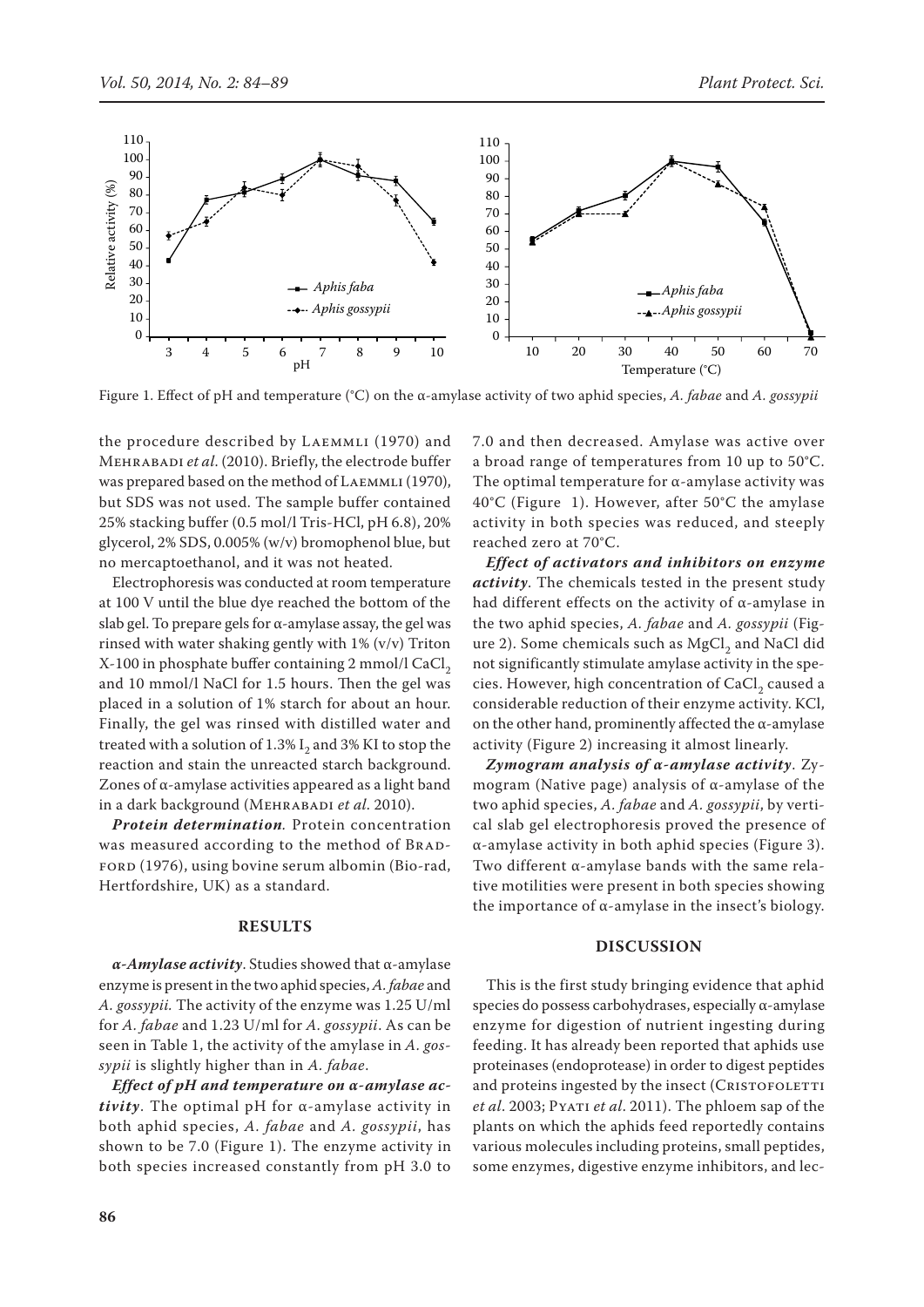

Figure 2. Effect of CaCl<sub>2</sub>, NaCl, MgCl<sub>2</sub>, and KCl on the activity of α-amylase of two aphid species, *A. fabae* and *A. gossypii* 

tins (Kehr 2006). These molecules could be used by the aphids as potential nitrogen source. So, the old view that the aphids do not carry out hydrolysis of the ingested material inside the gut is no more valid (PYATI *et al.* 2011). Major protease that the aphids use to digest proteins in the gut seems to be derived from both groups of cysteine and serine proteinases (Cristofoletti *et al*. 2003; Rahbe *et al*. 2003; Pyati *et al*. 2011), although cysteine proteinases are likely to be more widespread (Terra & Ferreira 2005).

Bioassays showed that protease inhibitors incorporated in the artificial diet of the aphids produced anti-



Figure 3. Native-PAGE gel electrophoresis of α-amylase of two aphid species, *A. fabae* (A) and *A. gossypii* (B)

aphid effects. For example oryzacystatin I, which is a cysteine proteinase inhibitor obtained from rice, when added to artificial diet of the aphid species including *Myzus persicae, A. gossypii*, and *A. pisum*, produced antimetabolic effect in the aphids (RAHBE *et al.* 2003). This is in agreement with that the cathepsin-like proteinases are active in the gut of the aphids. Also serine protease inhibitors from pea seeds cause an anti-aphid effect on pea aphid (*A. pisum*) (Rahbe *et al*. 2003). Thus, this is in agreement with the reports that in aphids, in addition to cysteine proteinases, serine proteinases are present.

In the current study proved that in the two aphid species, *A. gossypii* and *A. fabae*, α-amylases are present. α-Amylases activity was assayed in rose aphid (Macrosiphum rosae) by DARVISHZADEH and BANDANI (2012). Interestingly,  $\alpha$ -amylases are present in two different isoforms (isoenzymes) showing importance of the amylase in the insect survival and development. Thus, as the demand for a higher carbohydrate digestion increased, the number of the carbohydrate digesting isoenzymes increased to meet it. Generally speaking, it has been hypothesised that the high content of starch or glycogen in the insect diet indicates the presence of the corresponding digestive enzymes in the alimentary canal of the insect (Applebaum *et al*. 1961; Bandani *et al*. 2001). The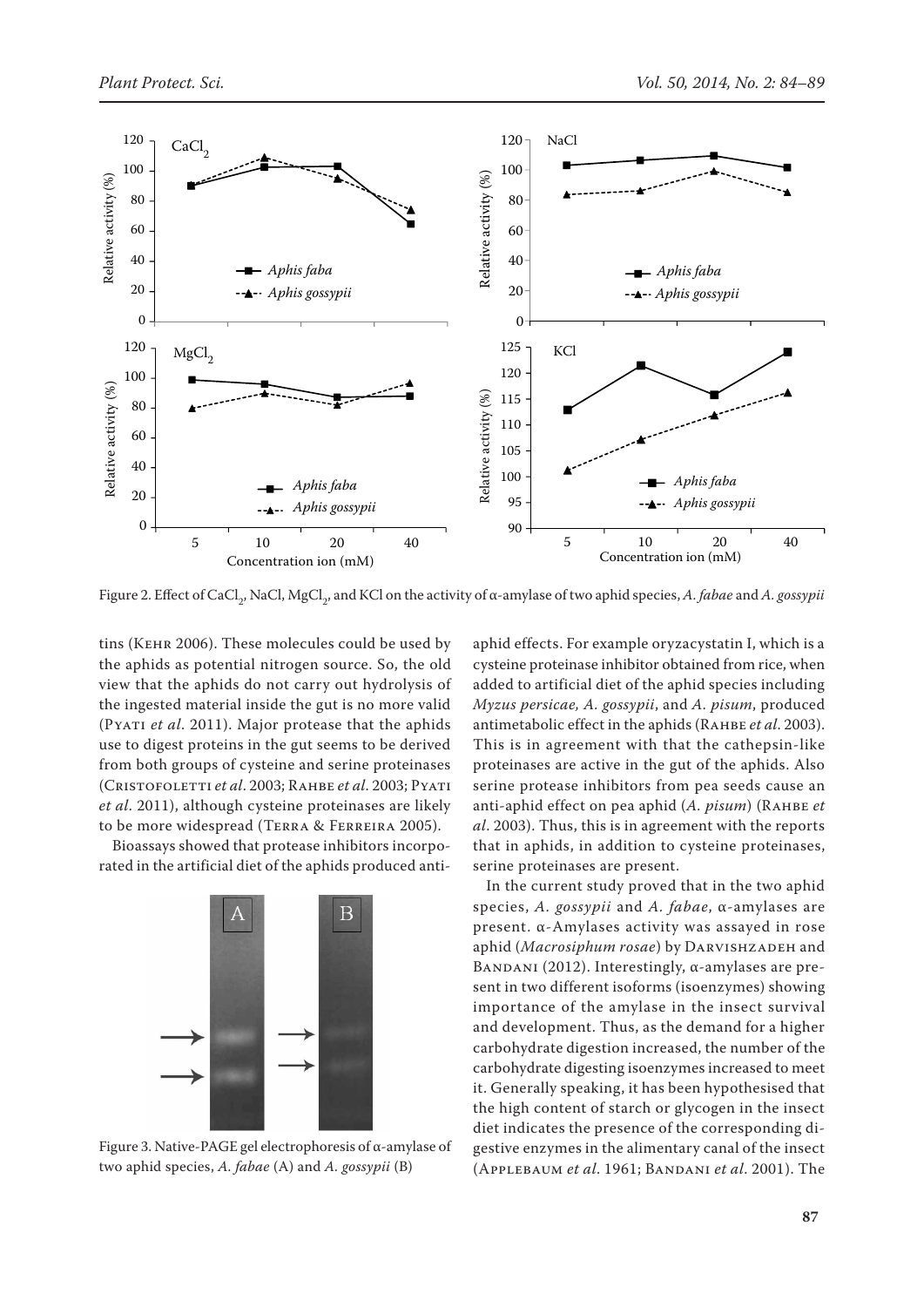presence of a number of isoenzymes in the alimentary canal of the insect is a strategy of how to suppress the inhibitory activity of the digestive enzyme inhibitor/s present in the diet in nature (Silva *et al.* 1999). It is interesting to note that optimum pH for the  $\alpha$ -amylase activity was neutral (7.0) which is corresponding to optimum pH of proteinase in the aphid gut (PYATI et al. 2011).

Some compounds such as MgCl<sub>2</sub> and CaCl<sub>2</sub> had inhibitory effect on the aphids' α-amylase activity. The authors showed that NaCl stimulated the α-amylase activity in *Eurygaster integriceps*, however in the present study NaCl did not activate α-amylase of the two aphid species, the same as in some other insects, e.g. *Callosobruchus chinnesis* and *Bombyx mori* (Terra *et al*. 1996). KCl is the only compound that has stimulated α-amylase activity of both aphid species which is in agreement with data given by Kazzazi *et al*. (2005) who showed that α-amylase activity of the *Eurygaster integriceps* is stimulated by KCl. In conclusion, the presence of  $\alpha$ -amylase activity as well as the existence of isoforms in the aphids' bodies indicate that this insect exploits  $\alpha$ -amylase for the digestion of carbohydrates. In addition it was found out that α-amylases of these aphid species have almost the same characteristics as in the case of the other hemipterans (*Eurygaster integriceps*).

#### **References**

- Applebaum S.W., Jankovic M., Birk Y. (1961): Studies on the midgut amylase activity of *Tenebrio molitor* L. larvae. Journal of Insect Physiology, **7**: 100–108.
- Baker J.E., Woo S.M. (1985): Purification, partial characterization, and postembryonic levels of amylases from *Sitophilus oryzae* and *S. granarius*. Archives of Insect Biochemistry and Physiology, **2**: 415–428.
- Bandani A.R., Amiri B., Butt T.M., Gordon-Weeks R. (2001): Effects of efrapeptin and destruxin, metabolites of entomogenous fungi, on the hydrolytic activity of a vacuolar type ATPase identified on the brush border memebrane vesicles of *Galleria mellonella* midgut and on plant membrane bound hydrolytic enzymes. Biochimica et Biophysica Acta, **1510**: 367–377.
- Bandani A.R., Kazzazi M., Mehrabadi M. (2009): Purification and characterization of α-amylases of *Eurygaster integriceps*. Entomological Science, **12**: 25–32.
- BERNFELD P. (1955): Amylases alpha and beta. Methods in Enzymology, **1**: 149–158.
- BIRCH N. (1985): Field evaluation of resistance to black beam aphid, *Aphis fabae*, in close relatives of Faba bean, *Vicia faba*. Annals of Applied Biology, **106**: 561–569.
- BRADFORD M. (1976): A rapid and sensitive method for the quantitation of microgram quantities of protein utilizing the principle of protein-dye binding. Annual Review of Biochemistry, **72**: 248–254.
- Carlini C.R., Grossi-de-Sá M.F. (2002): Plant toxic proteins with insecticidal properties. A review on their potentialities as bioinseticides. Toxicon, **40**: 1515–1539.
- Confalonieri V.A., Sequeira A., Todaro L., Vilardi J.C. (1998): Mitochondrial DNA and phylogeography of the grasshopper *Trimerotropis pallidipennis* in relation with clinal distribution of chromosome polymorphisms. Heredity, **81**: 444–452.
- Cristofoletti P.T., Ribeiro A.F., Deraison C., Rahbe Y., Terra W.R. (2003): Midgut adaptation and digestive enzyme distribution in a phloem feeding insect, the pea aphid *Acyrthtosiphon pisum*. Journal of Insect Physiology, **49**: 11–24.
- Darvishzadeh A., Bandani A.R. (2012): Identification and characterization of α-amylase in the rose aphid, *Macrosiphum rosae* (Linnaeus, 1758) (Hemiptera: Aphididae). Munis Entomology and Zoology, **7**: 1089–1096.
- Darvishzadeh A., Bandani A.R. (2012): Identification and characterization of α-amylase in the Italian locust, *Calliptamus italicus* (Linnaeus, 1758) (Orthoptera: Acrididae). Munis Entomology and Zoology, **7**: 1028–1034.
- DERAISON C., DARBOUX I., DUPORTETS L., GOROJANKINA T., Rahbé Y., Jouanin L. (2004): Cloning and characterization of a gut-specific cathepsin L from the aphid *Aphis gossypii*. Insect Molecular Biology, **13**: 165–177.
- Douglas A.E. (2006): Phloem sap feeding by animals: problems and solutions*.* Journal of Experimental Botany, **57**: 747–754*.*
- Foissac X., Edwards M.G., Du J.P., Gatehouse A.M.R., GATEHOUSE J.A. (2002): Putative protein digestion in a sap-sucking homopteran plant pest (rice brown plant hopper; *Nilaparvata lugens*: Delphacidae) identification of trypsin-like and cathepsin B-like proteases. Insect Biochemistry and Molecular Biology, **32**: 967–978.
- Franco O.L., Rigden D.J., Melo F.R., Grossi-de-Sá M.F. (2002): Plant α-amylase inhibitors and their interaction with insect α-amylases: structure, function and potential for crop protection. European Journal of Biochemistry, **269**: 397–412.
- Gubran E.M.E., Delorme R., Auge D., Moreau J.P. (1992): Insecticide resistance in cotton aphid *A. gossypii* (Glov.) in the Sudan Gezira. Pesticide Science, **35**: 101–107.
- Gunduz E.A., Douglas A.E. (2009): Symbiotic bacteria enable insect to use a nutritionally inadequate diet. Proceedings of the Royal Society of London, **276**: 987–991.
- Kazzazi M., Bandani A.R., Hoszeinkhani S. (2005): Biochemical characterization of α-amylase of the Sunn pest, *Eurygaster integriceps*. Entomological Science, **8**: 371–377.